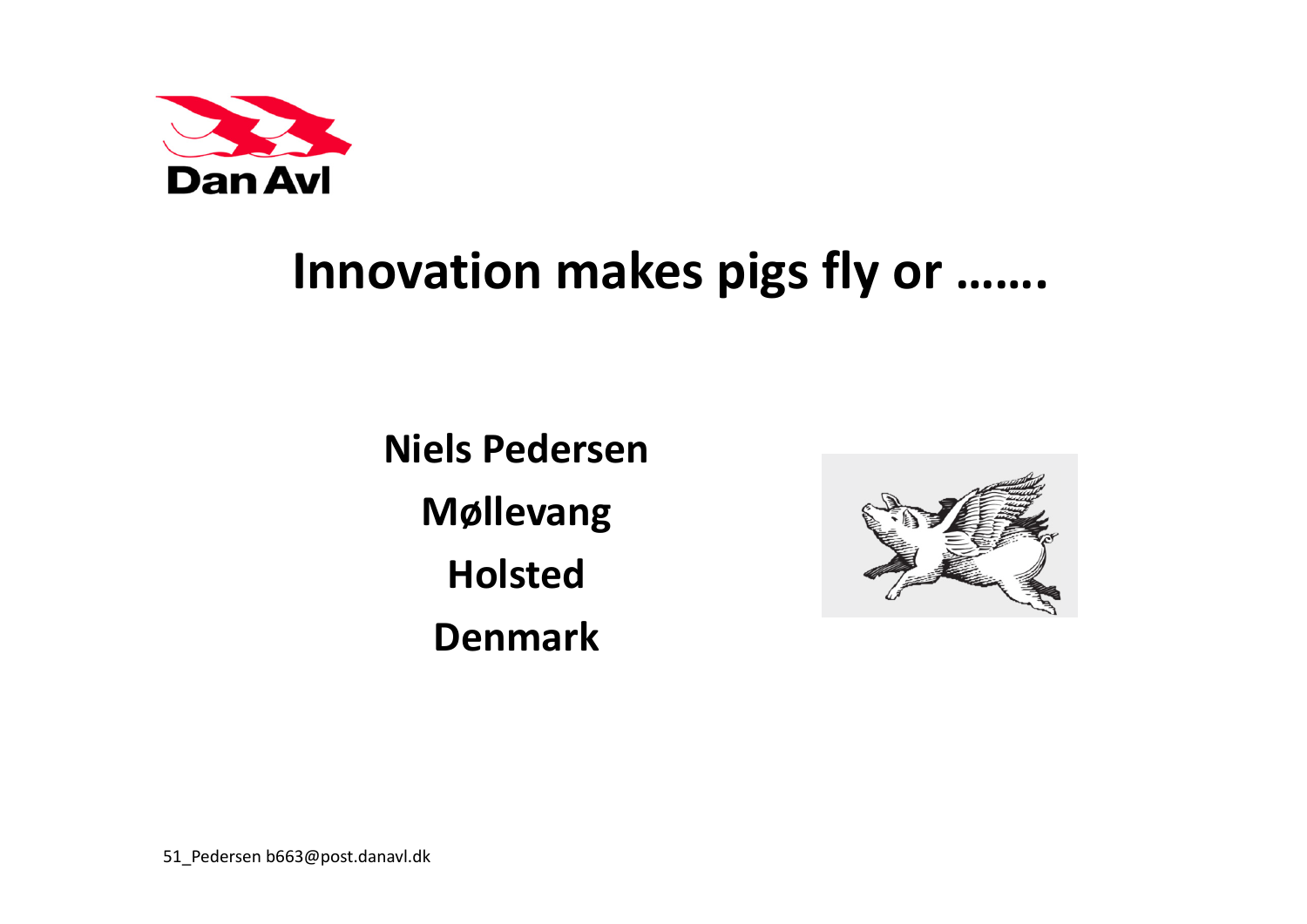## **Møllevang**

#### **DanAvl multiplier in 2000,**

#### **DanAvl nucleus breeding herd in 2002;**





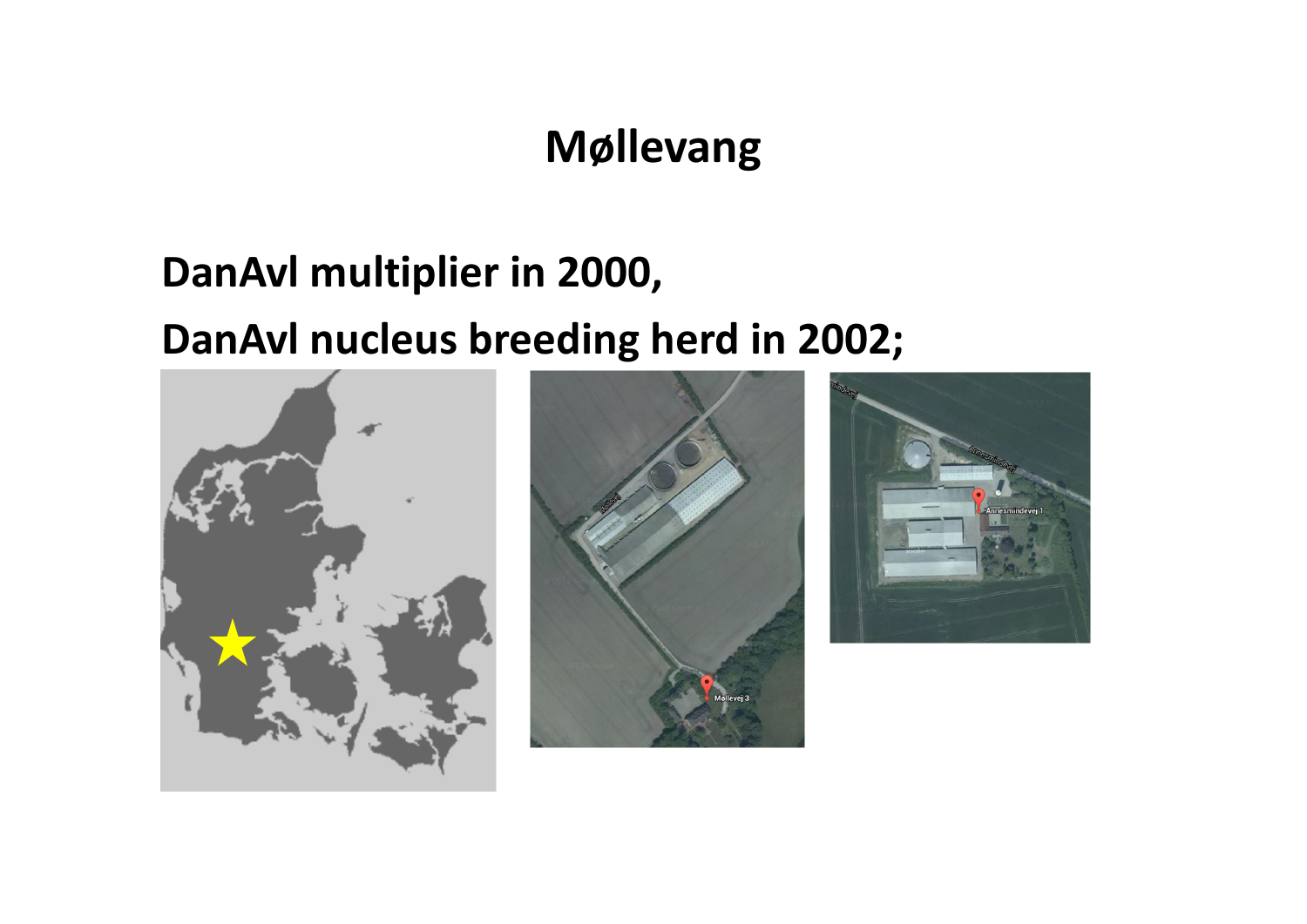# DanAvl

## **Size of operation, 2 sites:**

- **300 Duroc sows**
- **550 Yorkshire sows**
- **1100 Landrace sows**
- –**60.000 pigs annually**
- •**Sale/export of genetics to all continents**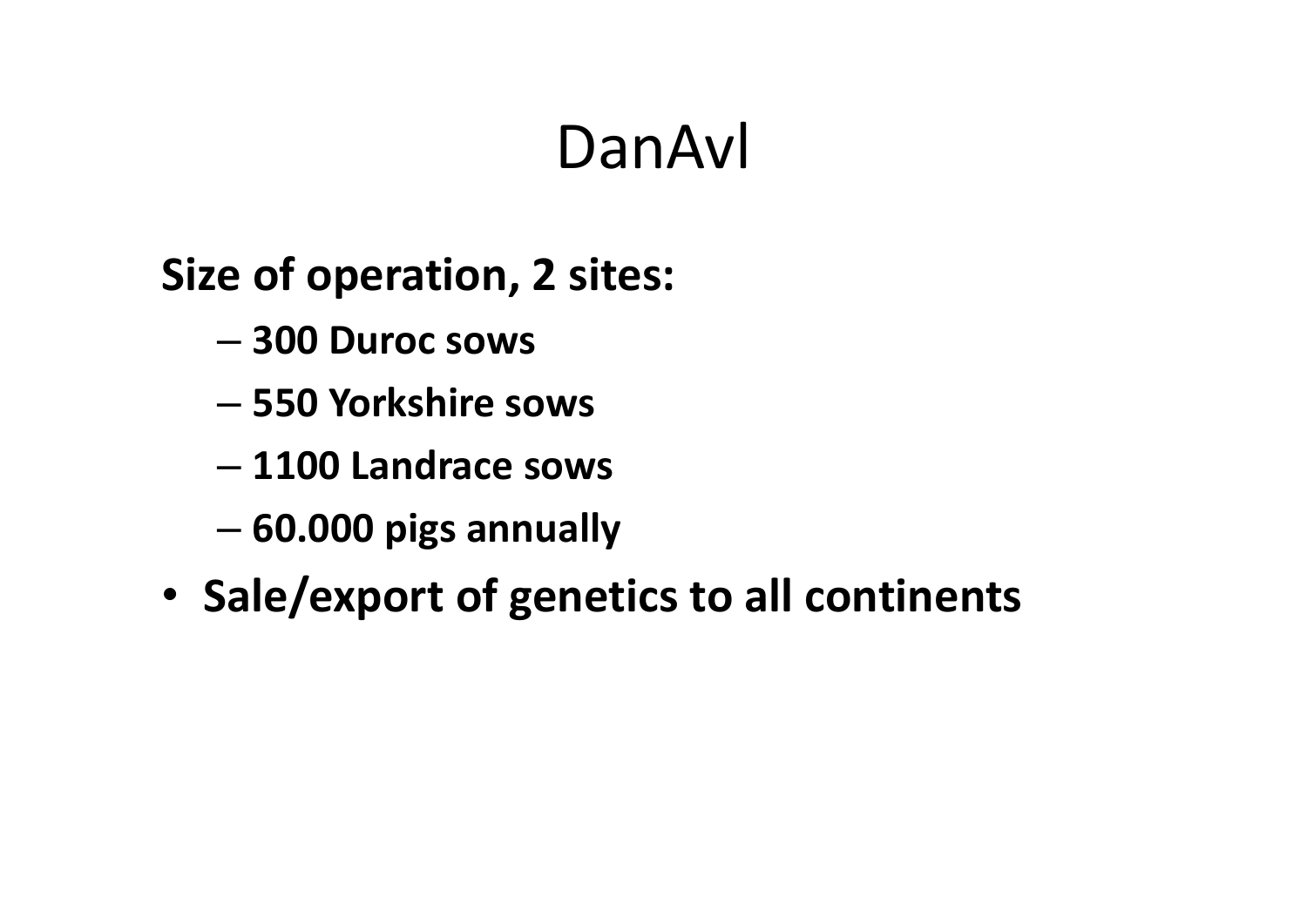

## **STRUCTURE**



**Danish Agriculture & Food Council - represents the farming and food industry in Denmark**



**Danish Pig Research Centre**  **The Danish Pig Research Centre – an independent expert organisation – board of 12 elected pig producers**



**The Danish Pig Research Centre owns and administers the DanAvl concept and brand**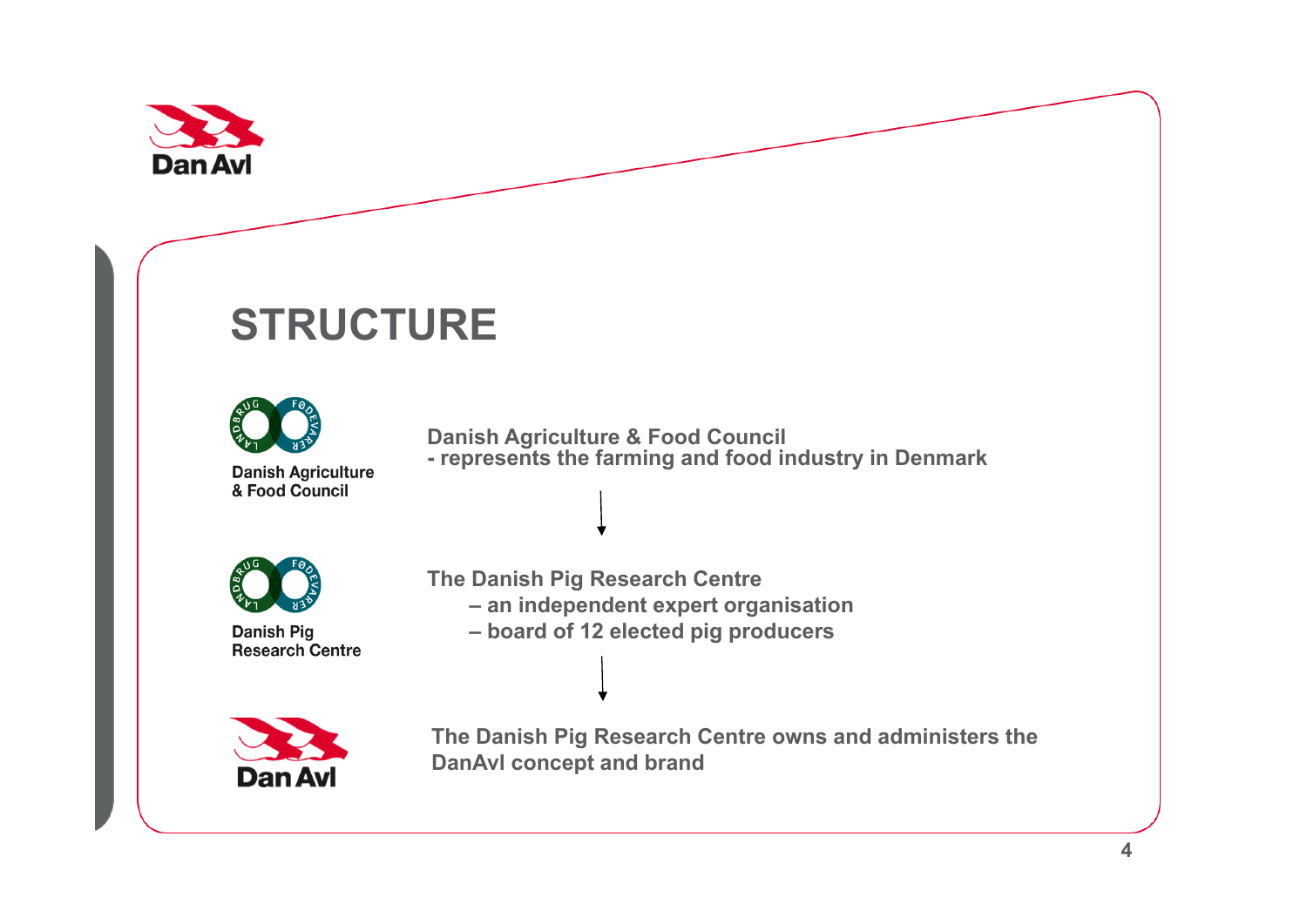# DanAvl

- **DanAvl as a brand has achieved world wide reputation**
- **Despite all odds (the bumble bee flies….)**

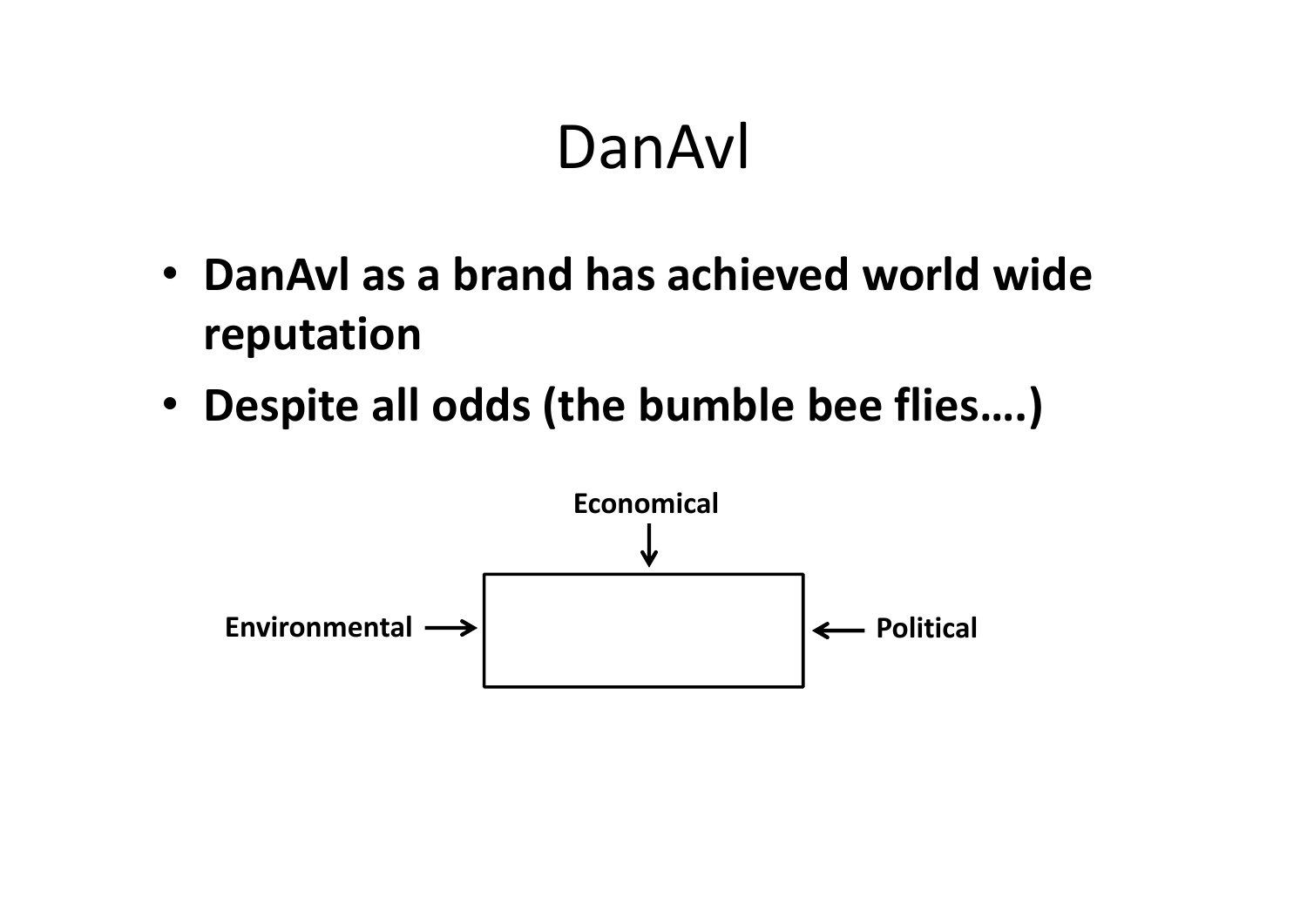### **Innovation at Møllevang**

- **As a nucleus breeding herd and elected member of the DSA (pig breeders organisation) ‐ deeply involved in introducing genomic selection in the DanAvl programme**
- **I consider the introduction of genomic selection to be a major innovative break through in the system**
- •**Impact on the herd and our work at the farm**
- •**Impact on sale and marketing of our stock**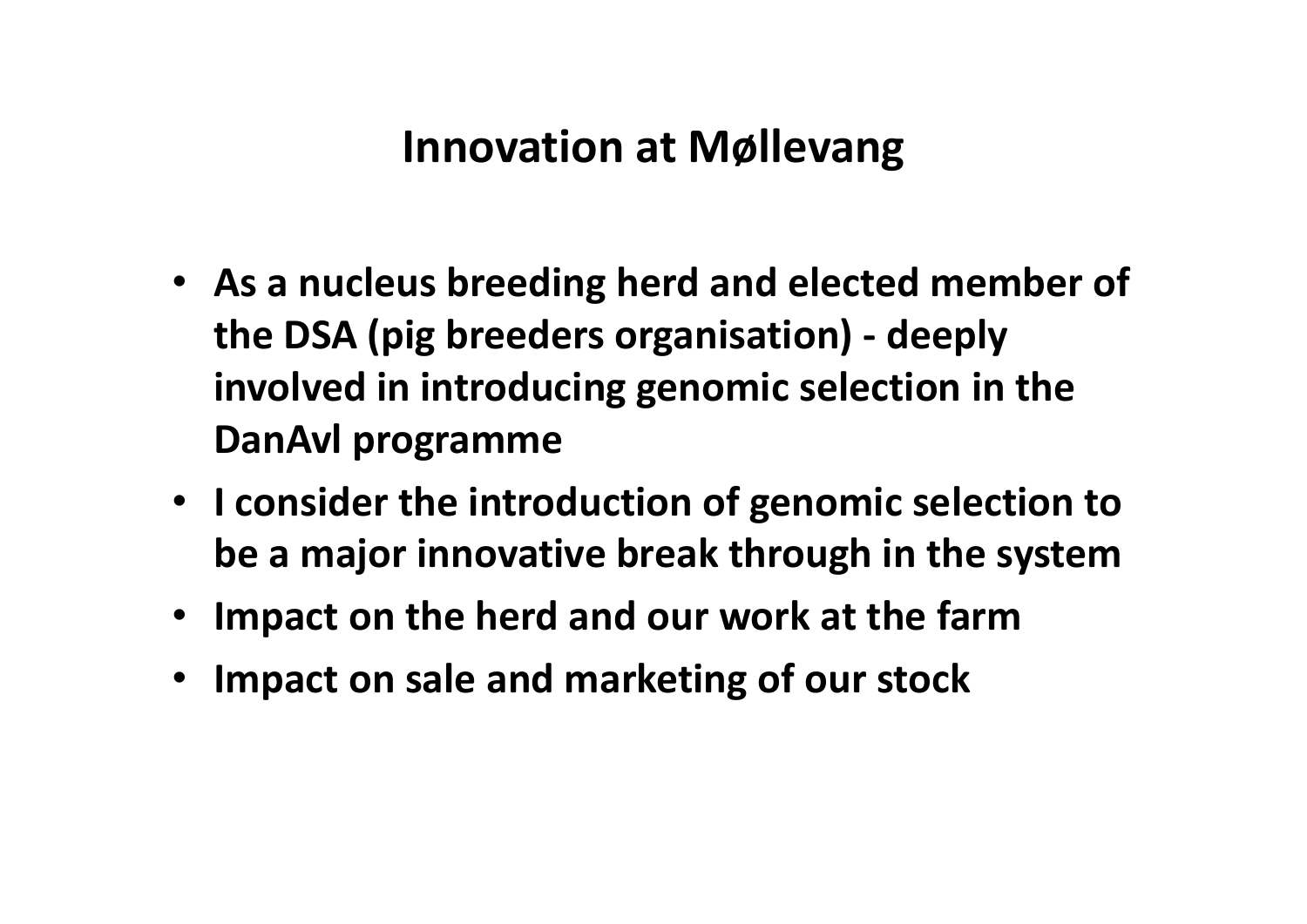### **Success and barriers**

- **More for less!**
	- **Everybody wants….**
	- **Primary targets for DanAvl**
- **Vertical and horizontal collaboration necessary to maintain the Danish pig industry**
- **Research often offers <sup>a</sup> "way out"**
	- **Improvement of litter size at day 5 is an example**
- **Research must be promptly implemented in the industry**
- $\bullet$  **Commitment from both the scientific world and the industry to obtain <sup>a</sup> certain or common goal**
- $\bullet$  **Outsourcing of different types of industries to other countries – loss of jobs and income**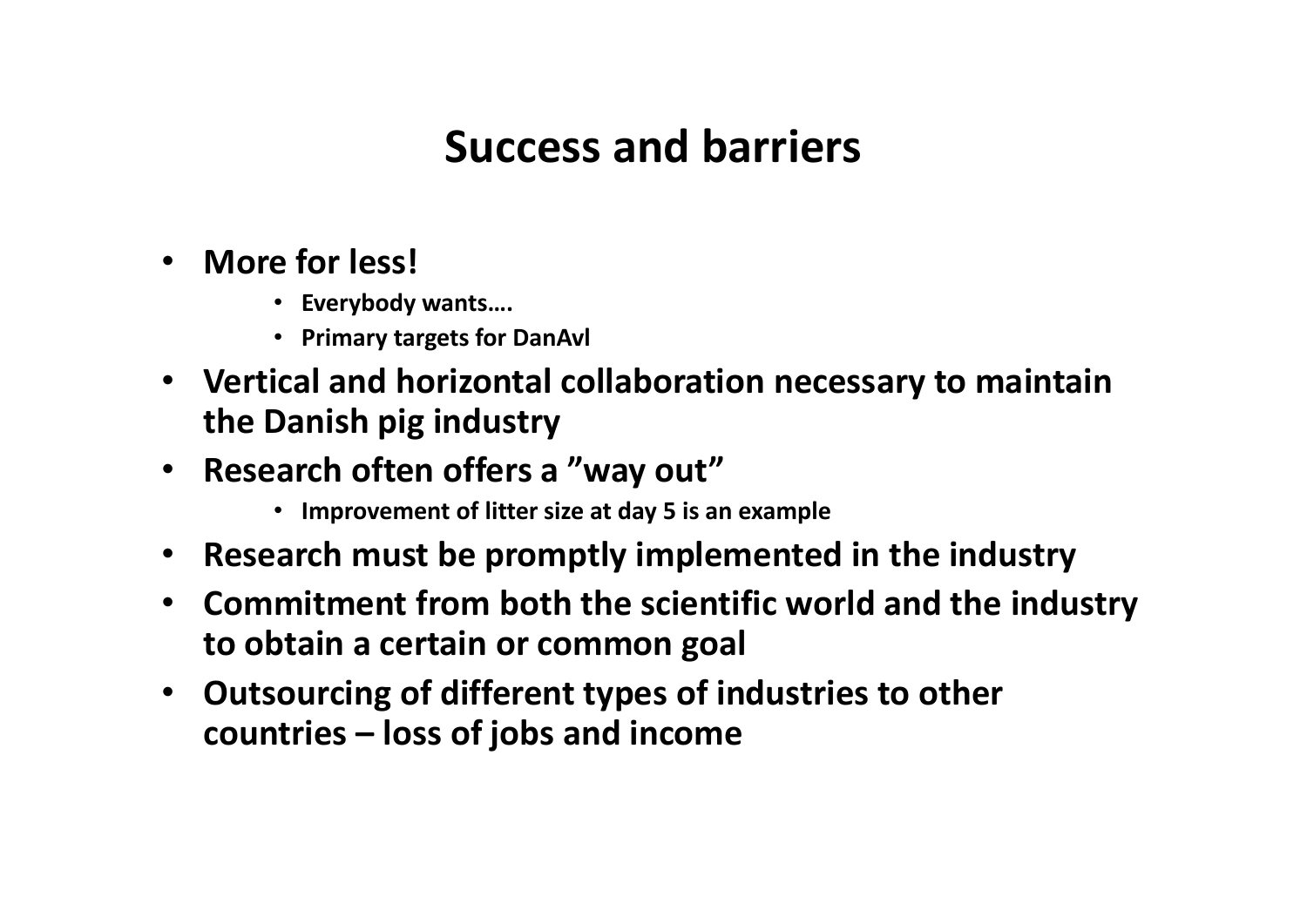#### **Farmer's contribution – way to research**